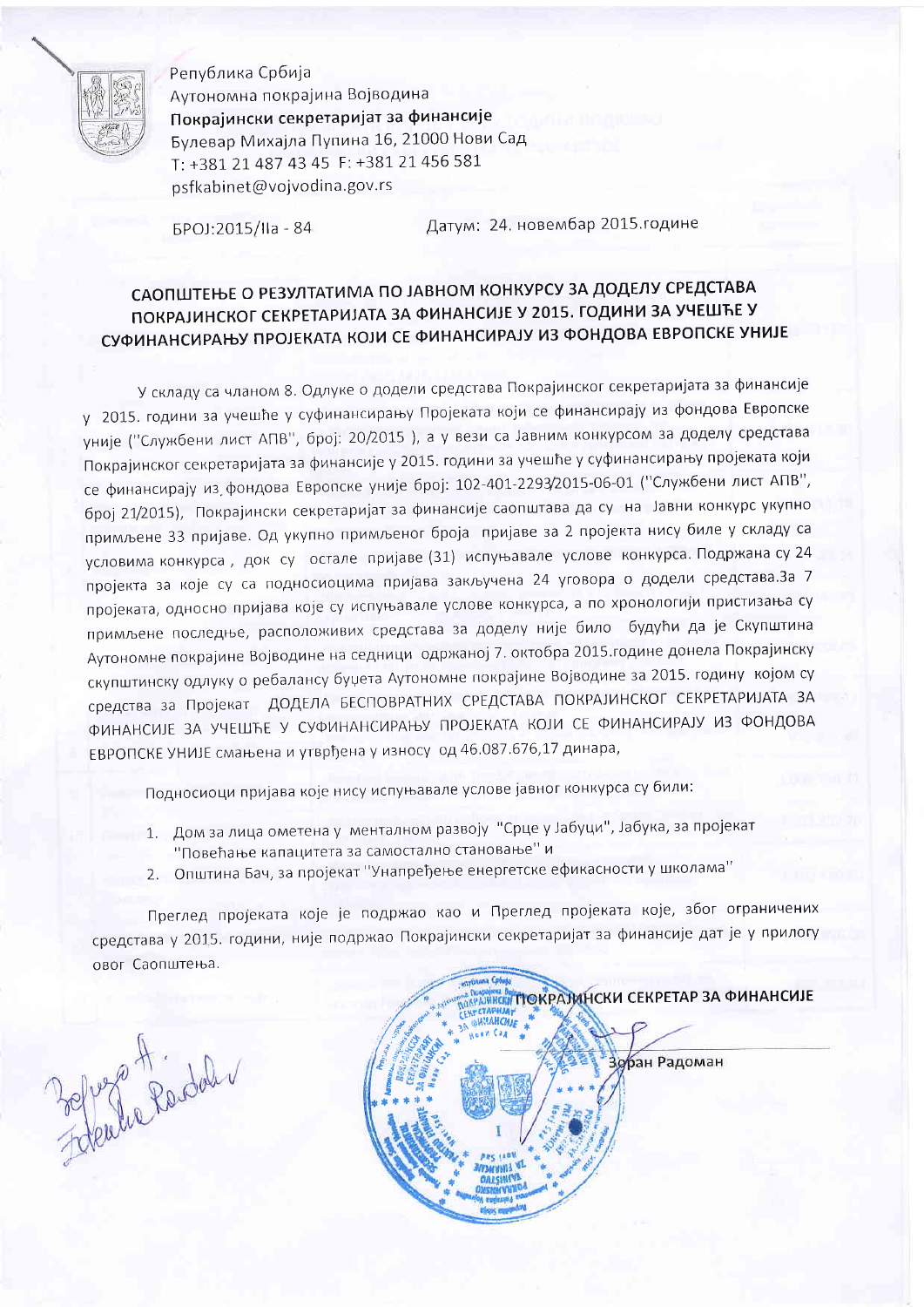## ПРЕГЛЕД ПРОЈЕКАТА КОЈЕ ЈЕ У 2015. ГОДИНИ ПОДРЖАО ПОКРАЈИНСКИ СЕКРЕТАРИЈАТ ЗА ФИНАНСИЈЕ

| Редни<br>Gpoj  | УГОВОРНА СТРАНА - ПОДНОСИЛАЦ<br>ПРИЈАВЕ                | НАЗИВ ПРОЈЕКТА                                                                                                                                                                                                                                            | ДОДЕЉЕНО У<br>ДИНАРИМА |
|----------------|--------------------------------------------------------|-----------------------------------------------------------------------------------------------------------------------------------------------------------------------------------------------------------------------------------------------------------|------------------------|
| $\mathbf{1}$   | $\overline{2}$                                         | $\overline{\mathbf{3}}$                                                                                                                                                                                                                                   | 4                      |
| $\mathbf{1}$   | НОВОСАДСКА НОВИНАРСКА ШКОЛА                            | "Медијска опсерваторија југоисточне Европе -- јачање<br>капацитета и коалиција за праћење медијског интегритета и<br>унпређење реформи у медијима (Фаза II)" по програму<br>Партнерства за организације цивилног друштва -<br>EUROPEAID/13428/C/ACT/MULTI | 1.592.232,07           |
| 2              | Општина Бач                                            | "Повезивање округа и општина Дунавског региона у Србији<br>са заједничким циљем социо-економског развоја" по<br>програму "Друштвено економски развој Дунавског региона<br>Србије"                                                                         | 2.354.417,30           |
| 3              | Висока техничка школа<br>СТРУКОВНИХ СТУДИЈА У СУБОТИЦИ | "Унапређење студентског предузетништва и иновативног<br>партнерства кроз сарадњу универзитета и индустрије" по<br>програму "Темпус"                                                                                                                       | 749.111,18             |
| 4              | УНИВЕРЗИТЕТ У НОВОМ САДУ                               | "Striving towards excellence in veterinary education" (EDUVET)<br>по програму "Темпус"                                                                                                                                                                    | 2.932.543,21           |
| 5              | УНИВЕРЗИТЕТ У НОВОМ САДУ                               | "Унапређење студија развоја производа у Србији и Босни и<br>Херцеговини" по програму "Темпус"                                                                                                                                                             | 638.343,49             |
| $\sqrt{6}$     | УНИВЕРЗИТЕТ У НОВОМ СЛДУ                               | "Интердисциплинарни програм рада на рачунару како би се<br>испуниле потребе тржишта рада" по програму "Темпус"                                                                                                                                            | 935.054,08             |
| 7              | Универзитет у Новом Саду                               | "Развој и имплементација обука за позоришне техничаре и<br>инспицијенте" по програму "Темпус"                                                                                                                                                             | 2.673.440,12           |
| 8              | УНИВЕРЗИТЕТ У НОВОМ САДУ                               | "Restructuring doctoral studies in Serbia (RODOS)" по програму<br>"Темпус"                                                                                                                                                                                | 673.827,45             |
| $\overline{9}$ | УНИВЕРЗИТЕТ У НОВОМ САДУ                               | "Assisting humans with special needs: curriculum for human-tool<br>interaction network - HUTON" по програму "Темпус"                                                                                                                                      | 1.005.756,71           |
| 10             | Универзитет у Новом Саду                               | "Internationalisation policies at universities in Serbia (SIPUS)" no<br>програму "Темпус"                                                                                                                                                                 | 3.102.832,70           |
| 11             | УНИВЕРЗИТЕТ ЕДУКОНС, СРЕМСКА<br><b>КАМЕНИЦА</b>        | "ИЗГРАДЊА КАПАЦИТЕТА СРПСКОГ ОБРАЗОВАЊА У ОБЛАСТИ<br>пољопривреде ради повезивања са друштвом" по програму<br>"TEMNYC"                                                                                                                                    | 1.102.440,50           |
| 12             | УНИВЕРЗИТЕТ ЕДУКОНС, СРЕМСКА<br><b>КАМЕНИЦА</b>        | SERBIA: STRIVING TOWARDS EXCELLENCE IN VETERINARY<br>EDUCATION (EDUVET) по програму ТЕМПУС                                                                                                                                                                | 1.654.896,09           |
| 13             | УНИВЕРЗИТЕТ У НОВОМ САДУ                               | "DANUBE-INCO.net" по програму "Седми оквирнии програм<br>Seventh Framework programme - FP7"                                                                                                                                                               | 857.325,94             |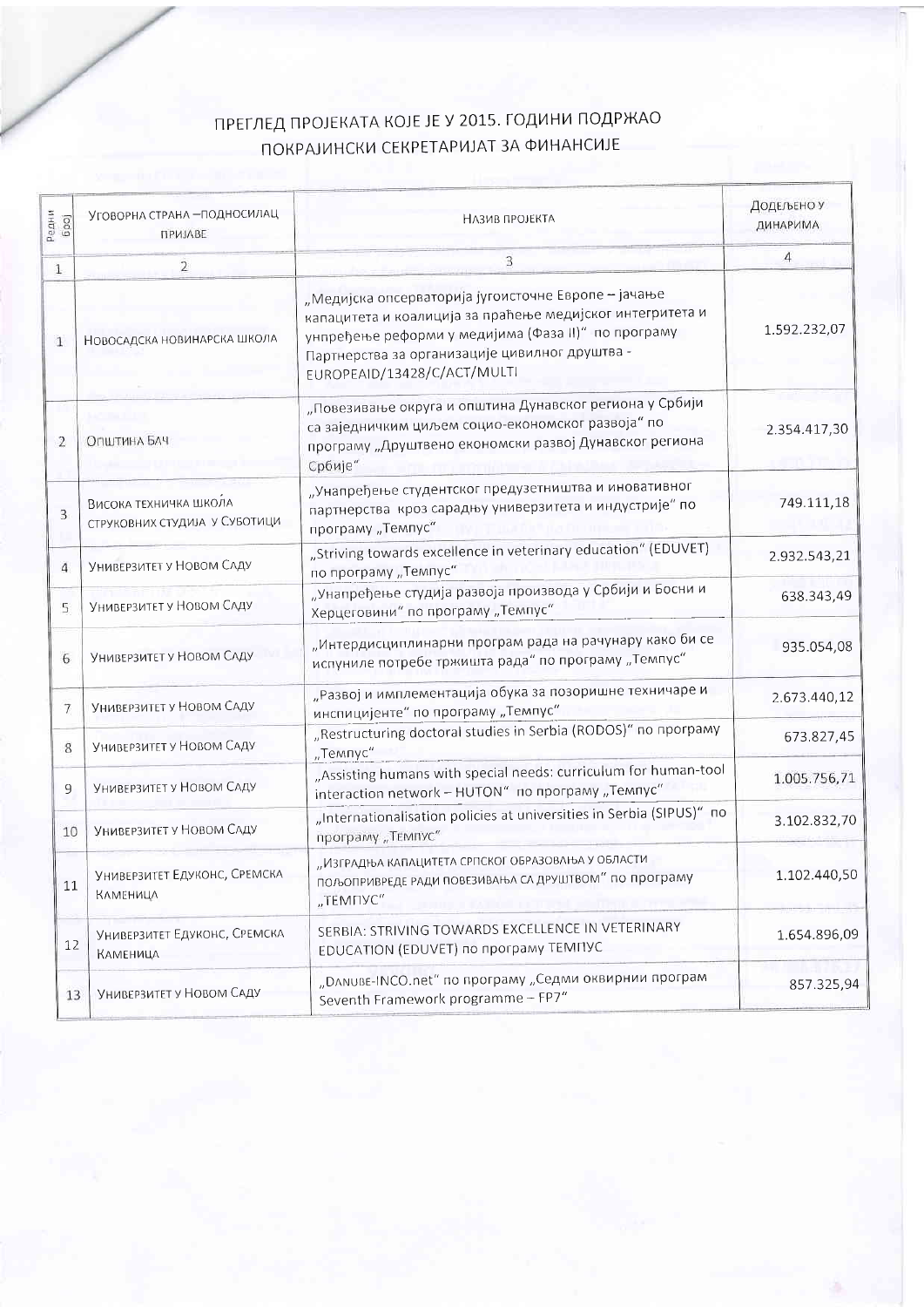| Редни<br>6poj | Уговорна страна - подносилац<br>ПРИЈАВЕ                    | НАЗИВ ПРОЈЕКТА                                                                                                                                                                                     | Додељено у<br>ДИНАРИМА |
|---------------|------------------------------------------------------------|----------------------------------------------------------------------------------------------------------------------------------------------------------------------------------------------------|------------------------|
| $\mathbf{1}$  | 2                                                          | 3                                                                                                                                                                                                  | 4                      |
| 14            | УНИВЕРЗИТЕТ У НОВОМ САДУ                                   | "Јачање универзитетских сервиса подршке у циљу пуног<br>учешћа у Европском простору високог образовања" (FUSE)<br>по Програму "TEMPUS"                                                             | 624.204,36             |
| 15            | КРЕАТИВНО ЕДУКАТИВНИ ЦЕНТАР,<br>Нови САД                   | "Fostering students' enterpreneurship and open innovation in<br>university-industry collaboration (iDeA Lab)" по Програму<br>"TEMPUS"                                                              | 395.780,22             |
| 16            | КРЕАТИВНО ЕДУКАТИВНИ ЦЕНТАР,<br>Нови САД                   | "MASTERING INNOVATION IN SERBIA TROUGH DEVELOPMENT AND<br>IMPLEMENTATION OF INTERDISCIPLINARY POST-GRADUATE CURRICULA IN<br>INNOVATION MANAGEMENT" по Програму "TEMPUS"                            | 445.650,82             |
| 17            | ПРИРОДНО МАТЕМАТИЧКИ ФАКУЛТЕТ,<br>УНИВЕРЗИТЕТ У НОВОМ СЛДУ | "Сарадња у обуци и образовању медицинских физичара" по<br>Програму "ИПА, ПРЕКОГРАНИЧНА САРАДЊА МАЂАРСКА -<br>СРБИЈА"                                                                               | 1.950.378,75           |
| 18            | РЕГИОНАЛНА АГЕНЦИЈА АЛМА МОНС<br>д.о.о. Нови Сад           | "EUROPE – ADRIATIC SEA – WAY FREIGHT" - "EBPONA -<br>ЈАДРАНСКО МОРЕ - ПУТ ТОВАРА" по Програму ИПА<br>ЈАДРАНСКИ ПРОГРАМ ПРЕКОГРАНИЧНЕ САРАДЊЕ 2007-2013                                             | 8.945.430,42           |
| 19            | <b>BIOGRANUM DOO NOVI SAD</b>                              | "ИНОВАТИВНИ ПРИСТУП ЗА ПОВЕЋАЊЕ ПРИНОСА<br>ПШЕНИЦЕ" - BIGWHEAT по Програму "HORIZON 2020 -<br>SMEInst-2014-2015/H2020-SMEINST-1-2014"                                                              | 1.808.856,00           |
| 20            | DOO IMPACT IT GROUP NOVI SAD                               | "BeeMon Solution" апликативни сервис заснован на "облаку"<br>и интернету којим се путем "паметних" телефона прати<br>гајење пчела по Програму "Fractals"                                           | 3.031.642,66           |
| 21            | Универзитет у Новом Саду -<br>Пољопривредни факултет       | "JOINT DEVELOPMENT OF HIGHER EDUCATION AND TRAINING PROGRAMMES<br>IN PLANT BIOLOGY IN SUPPORT OF KNOWLEDGE-BASED SOCIETY" NO<br>Програму "HUNGARY-SERBIA IPA CROSSBORDER COOPERATION<br>PROGRAMME" | 1.808.856,00           |
| 22            | Универзитет у Новом Саду -<br><b>ТЕХНОЛОШКИ ФАКУЛТЕТ</b>   | ЗАШТИТА ОБЈЕКАТА КУЛТУРНЕ БАШТИНЕ НОВИМ<br>МУЛТИФУНКЦИОНАЛНИМ МАТЕРИЈАЛИМА ХЕРОМАТ по<br>Програму ФП7 (ENV-NMP.2011.3.2.1.-1NMP)                                                                   | 2.411.808,00           |
| 23            | Институт за онкологију Војводине                           | "Сарадња у обуци и образовању медицинских физичара"<br>(Мернуѕте) по Програму "ИПА ТРЕЋИ ПОЗИВ,<br>ПРЕКОГРАНИЧНА САРАДЊА МАЂАРСКА - СРБИЈА"                                                        | 1.480.458.19           |
| 24            | Општина БАЧ                                                | "ПОДСТИЦАЊЕ САРАДЊЕ У ПРЕКОГРАНИЧНИМ ПОДРУЧЈИМА КРОЗ<br>УНАПРЕЂЕЊЕ ОДРЖИВОГ РАЗВОЈА КУЛТУРНЕ БАШТИНЕ И ТУРИСТИЧКЕ<br>понуде" по Програму "Млълрска - Србија ИПА програм<br>ПРЕКОГРАНИЧНЕ САРАДЊЕ"  | 2.911.389,91           |
|               |                                                            | <b>УКУПНО</b>                                                                                                                                                                                      | 46.086.676,17          |